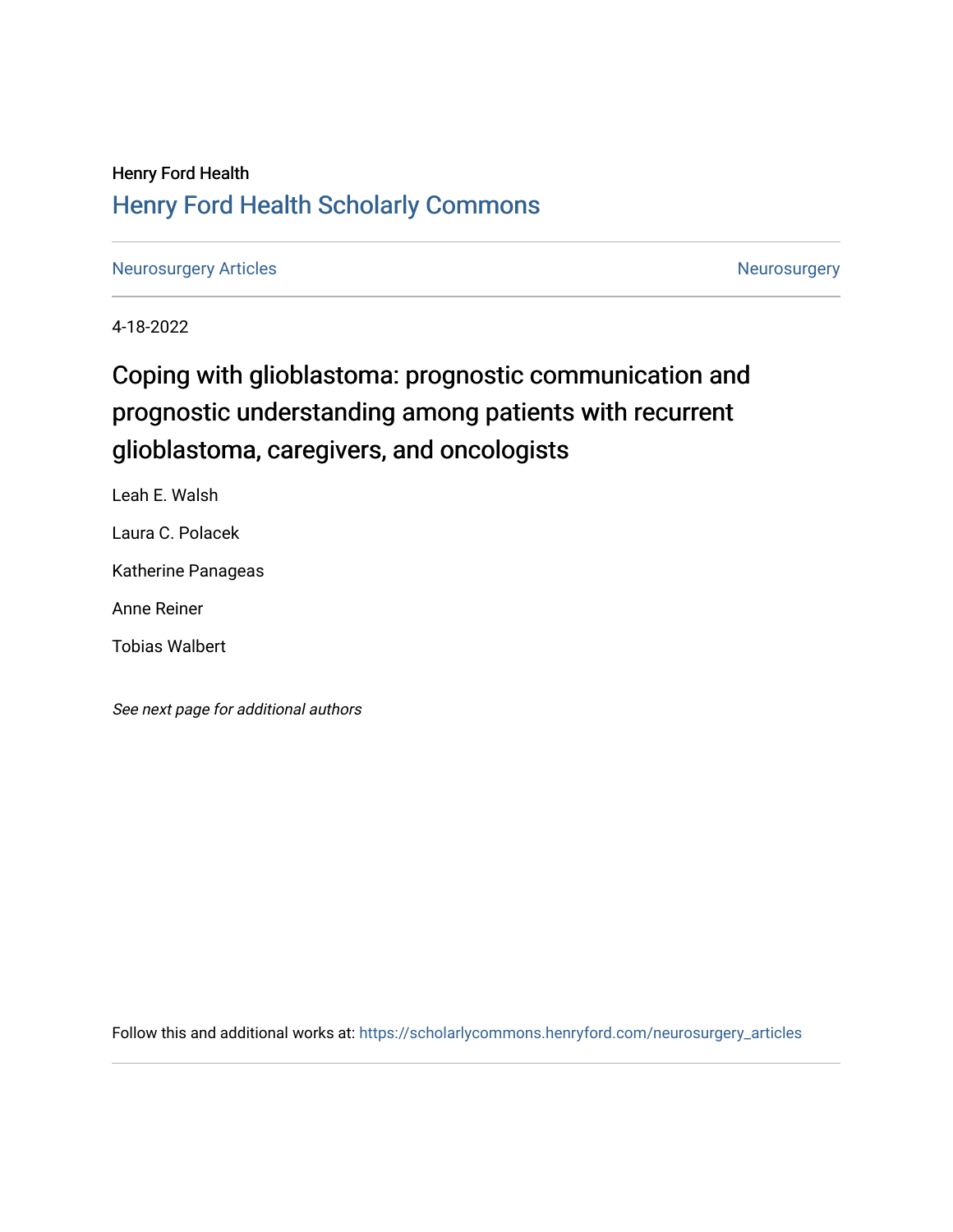## Authors

Leah E. Walsh, Laura C. Polacek, Katherine Panageas, Anne Reiner, Tobias Walbert, Alissa A. Thomas, Justin Buthorn, Allison Sigler, Holly G. Prigerson, Allison J. Applebaum, and Eli L. Diamond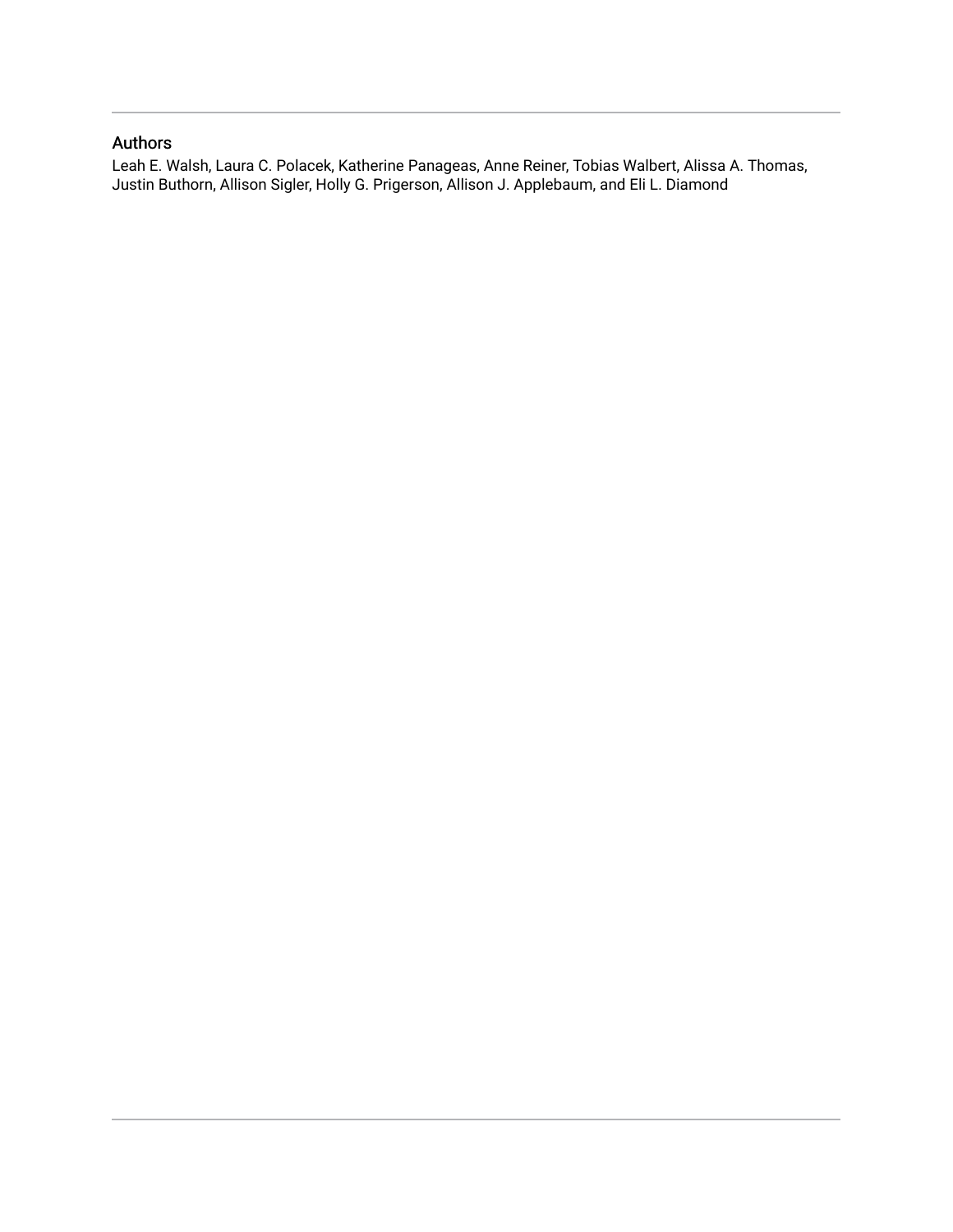#### **RESEARCH**



# **Coping with glioblastoma: prognostic communication and prognostic understanding among patients with recurrent glioblastoma, caregivers, and oncologists**

**Leah E. Walsh<sup>1</sup> · Laura C. Polacek1 · Katherine Panageas2 · Anne Reiner2 · Tobias Walbert3 · Alissa A. Thomas4 · Justin Buthorn<sup>5</sup> · Allison Sigler5 · Holly G. Prigerson6  [·](http://orcid.org/0000-0002-7075-4268) Allison J. Applebaum1 · Eli L. Diamond[5](http://orcid.org/0000-0001-5456-5961)**

Received: 13 March 2022 / Accepted: 7 April 2022

© The Author(s), under exclusive licence to Springer Science+Business Media, LLC, part of Springer Nature 2022

#### **Abstract**

**Purpose** Glioblastoma (GBM) is a devastating neuro-oncologic disease with invariably poor prognosis. Despite this, research shows patients have unrealistic perceptions of their prognosis, which may relate in part to communication patterns between patients, caregivers and oncologists. The purpose of this study was to examine communication processes and goals among patients, caregivers, and oncologists to elucidate drivers of prognostic understanding (PU) in the context of recurrent GBM. **Methods** This was a prospective, multi-center study enrolling adult patients with GBM, caregivers, and oncologists, who independently reported the content of a specifc discussion involving the disclosure of GBM recurrence. Communication processes and goals were characterized for each participant, and concordance between all dyads and patient-caregiveroncologist triads were calculated.

**Results** Seventeen patient, caregiver, and oncologist triads were analyzed. At the individual level, three (17.6%) patients and 8 (47.1%) caregivers reported having discussed prognosis during the clinical encounter, as compared to ten oncologists (58.8%). Seven patients (41.2%) and 5 caregivers (29.4%), versus thirteen oncologists (76.5%) reported *ever* discussing prognosis or life expectancy at previous appointments. Generally, patient-caregiver concordance (i.e., both answered the same) regarding communication goals and processes was low. Triads showed limited concordant responses in discussing curability  $(n=5)$ , prognosis  $(n=4)$ , end-of-life treatment goals  $(n=4)$ , and ever discussing prognosis  $(n=3)$ .

**Conclusion** Patients, caregivers and oncologists had discordant views regarding communication processes and prognostic goals, even when recalling a single discussion. This study highlights the importance of clear and frequent communication about prognosis, and the need for further research on communication and PU in the neuro-oncology setting.

**Keywords** Glioblastoma · Prognosis · Communication · Supportive care · Cancer caregiver

Allison J. Applebaum and Eli L. Diamond contributed equally and are co-senior authors.

 $\boxtimes$  Eli L. Diamond diamone1@mskcc.org

- <sup>1</sup> Department of Psychiatry and Behavioral Sciences, Memorial Sloan Kettering Cancer Center, New York, NY, **IISA**
- <sup>2</sup> Department of Epidemiology and Biostatistics, Memorial Sloan Kettering Cancer Center, New York, NY, USA
- Department of Neurology and Neurosurgery, Henry Ford Health System and Department of Neurology Wayne State University, Detroit, MI, USA
- Department of Neurological Sciences, Larner College of Medicine at the University of Vermont, Burlington, VT, USA
- <sup>5</sup> Department of Neurology, Memorial Sloan Kettering Cancer Center, New York, NY, USA
- <sup>6</sup> Department of Medicine, Center for Research on End of Life Care, Weill Cornell Medicine, New York, NY, USA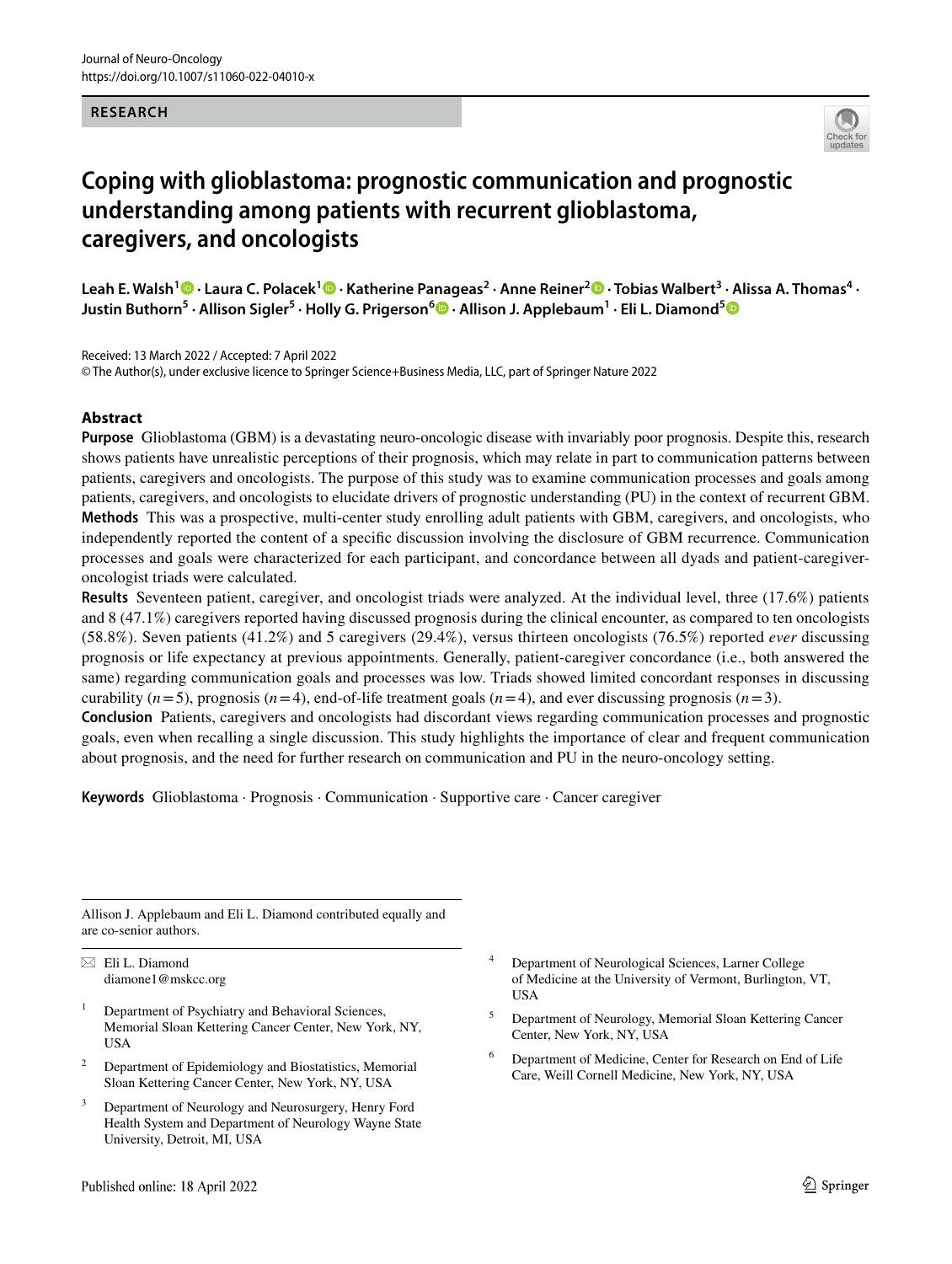#### **Introduction**

Glioblastoma (GBM) is an aggressive and incurable form of brain cancer [[1](#page-11-0)]. Patients with GBM face a limited life-expectancy with a median overall survival of approximately 15–18 months [\[2](#page-11-1)[–4](#page-11-2)]. When GBM patients and caregivers are informed by oncologists about tumor growth, such discussions contain communication *processes* (i.e., discussion of prognosis, life expectancy), and *goals,* the beliefs and preferences that arise from communication processes, such as prognostic understanding (PU)—one's understanding of cancer stage, treatment options, curability, and life expectancy [[5\]](#page-11-3). Across all cancers, discussions about prognosis are difficult for patients, caregivers, and oncologists, but are particularly challenging in the setting of GBM due to cognitive and functional decline.

Despite the challenges of having candid discussions, PU is associated with favorable psychosocial outcomes [[6\]](#page-11-4). Among patients with various advanced cancers, accurate PU is associated with reduced anxiety, increased trust in physicians and coping capacity, and better satisfaction with care [[7](#page-11-5)], and has been shown to help facilitate discussions around end-of-life (EOL) care and related goals/ wishes  $[8, 9]$  $[8, 9]$  $[8, 9]$  $[8, 9]$ . Importantly, intentional discussions regarding prognosis have been shown to increase patients' understanding of the nature of their disease [[10](#page-11-8)[–13\]](#page-11-9) and do not harm the physician–patient relationship; instead, they may improve patient-physician alliance [[14\]](#page-11-10). Furthermore, patients and caregivers having a *shared* understanding of prognosis positively impacts engagement in advance care planning [[15](#page-11-11), [16\]](#page-12-0). As such, PU is impacted by interpersonal processes, such as how information is discussed and what aspects of information are exchanged.

Despite the importance of PU, the extent to which it is shared between GBM patients and caregivers has not been comprehensively studied. In a prospective study of patients with malignant glioma (MG) and their caregivers, only 40% of patients had full PU, whereas 69% of caregivers were fully aware of the patient's prognosis [[17](#page-12-1)]. Another study found that MG patients were signifcantly more likely than their caregivers to believe that the goal of treatment was to cure the cancer and that their oncologist shared similar beliefs [\[18\]](#page-12-2). Discrepant or inaccurate perceptions of treatment goals between GBM patients and caregivers may impact healthcare decisions near the EOL. While existing studies of patient and caregiver PU have examined *what* participants believe or understand from all sources of information, there has been little study of *how* patients and caregivers recognize and understand prognostic information from the same discussion with a healthcare provider. The purpose of the present study was to compare communication processes and goals between

patients, caregivers, and oncologists, as they occurred within a single outpatient encounter when GBM progression was disclosed.

#### **Method**

#### **Study participants**

This was an IRB-approved, prospective, multi-center study of adult patients with GBM, a paired family caregiver, and their treating neuro-oncologist, conducted at Memorial Sloan Kettering Cancer Center (MSK), Henry Ford Hospital, and University of Vermont Medical Center. Participants were recruited from outpatient neuro-oncology practices between March 2015 and November 2019. Screening was performed by clinical or research staff through review of upcoming outpatient clinic rosters. Eligibility criteria for patients included:  $\geq 18$  years of age, histopathologicallydetermined diagnosis of GBM, and fuency in English. At the time of consent, patients were evaluated for orientation to self, place, month, and year as published previously [\[17](#page-12-1)]. Patients were excluded if the neuro-oncologist felt that, based on clinical evaluation, they did not have the capacity to consent. An eligible caregiver was someone≥18 years old, profcient in English, and identifed by the patient as a relative, friend, or partner who provided *unpaid* care (i.e., physical or emotional assistance), and who was likely to attend medical visits. Caregiver participation was required for every patient at the time of study registration. All patients and caregivers provided informed consent upon enrollment. All treating neuro-oncologists provided informed consent to the overall Principal Investigator (E.L.D.) to cover their participation in the study. Participating neuro-oncologists provided data for one or many of their patients.

#### **Study procedures and assessments**

Upcoming medical visits and MRI scans for tumor surveillance were screened by the research team for enrolled patients. Participant neuro-oncologists were informed in advance if their patient had an upcoming visit to discuss scan results. Following the visit, the study team conferred with the neuro-oncologist as to whether the MRI had demonstrated tumor growth, in which case study questionnaires were administered to the patient and their caregiver within one month of the encounter. The neuro-oncologist completed study assessments on the same day as the encounter. Patients and caregivers completed survey assessments online (via WebCore of MSK) or by phone. Patients, caregivers and oncologists completed surveys about health communication, treatment preferences, and perceived life expectancy to examine their independent perceptions of communication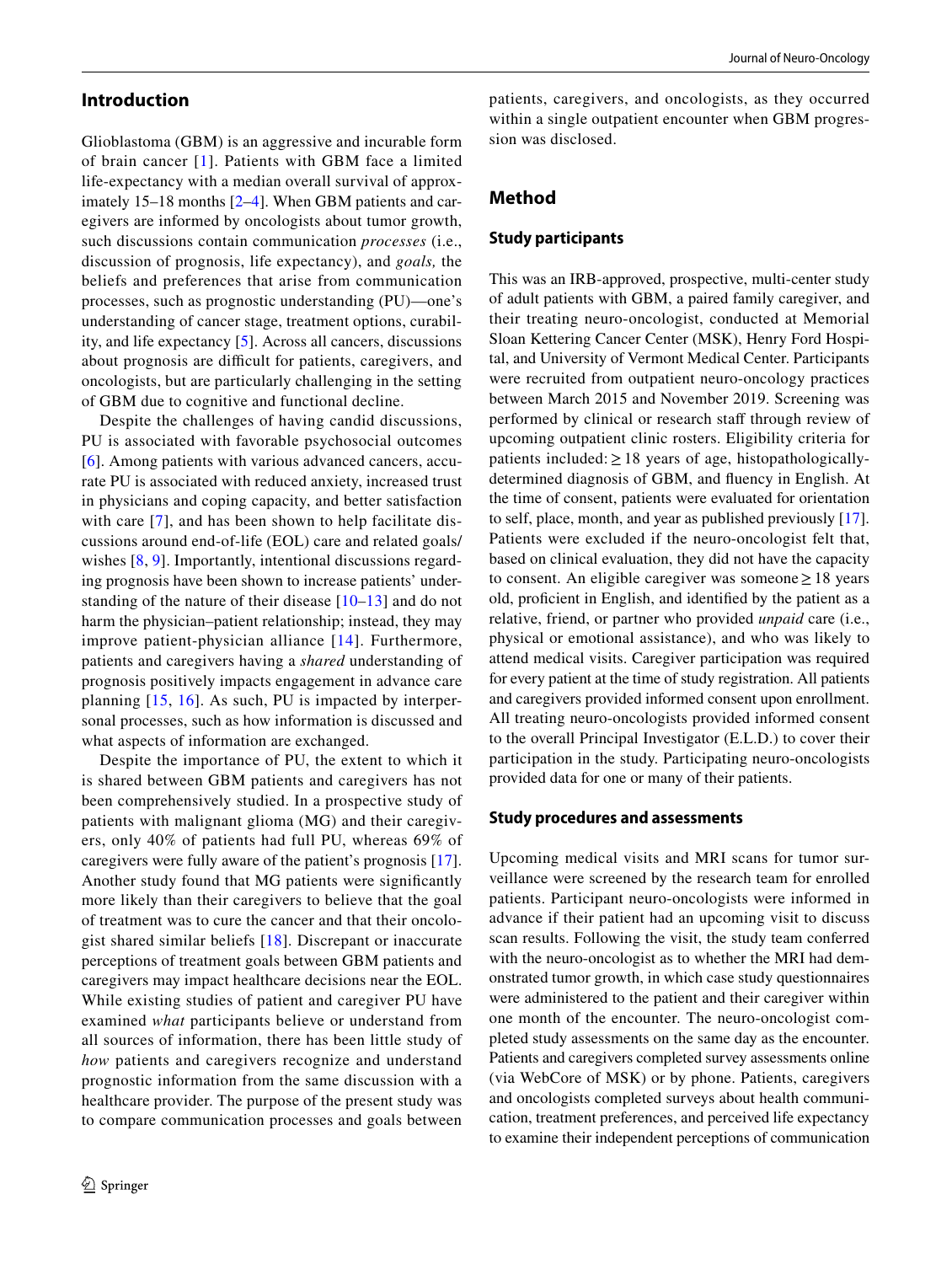content during the disclosure of GBM recurrence. These surveys were previously implemented in the multi-center Coping with Cancer II study [[19\]](#page-12-3).

#### **Clinical data and questionnaire items**

Clinical and demographic variables including age, sex, tumor location and disease status were captured from the medical record. Demographic information was collected from caregivers including age, sex, race/ethnicity, education, marital status, household income, place of birth, relationship to the patient, and the patient's insurance status.

Variables related to whether prognostic communication took place during the clinical encounter were collected from the patient, caregiver, and oncologist, who answered yes/ no/I don't know to the following questions: *Was curability discussed at the last visit?; Was the patient's prognosis discussed at the last visit?; Were goals of EOL care discussed at last visit?; Have you EVER discussed prognosis or life expectancy with the oncologist/patient?*

The following categorical variables related to PU were collected from patients and caregivers: *What is the purpose of treatment?; If you could, what plan of care would you choose for yourself/the patient?; Has the patient completed a Do-Not-Resuscitate order (DNR)?*; *What stage do you think the patient's cancer is?*. The following items were asked of caregiver and oncologist: *When you think about the patient's time to live, do you think in months or years?*"; *If you had to choose for the patient, do you think they would prefer…* (curative versus palliative treatment).

#### **Data analysis**

Data elements that were available for a nearly complete triad of patient, caregiver, and oncologist were analyzed (i.e., the patient, caregiver, and oncologist completed the majority of each survey). For items related to prognostic communication, concordance between dyads and triads were calculated and defned as participants' providing congruent responses for a given question, including the answer *"I don't know."* Discordant responses included any dyad or triad whose answers to the same question difered. Frequency of concordance and discordance across dyads and triads were calculated for each item as a percent agreement and summarized for all items together. Concordance for perceived life expectancy was operationalized as follows: neuro-oncologists provided their estimated life expectancy for the patient as a range of time (weeks, months, years), and if the caregivers perceived that patient life expectancy fell within the oncologist's estimation of life expectancy, then responses were coded as concordant. We summarized results for the entire study population and stratifed results by recurrence status (frst versus second or more).

#### **Results**

Seventeen patient, caregiver, and oncologist triads were analyzed (Table [1\)](#page-5-0). Patients were diagnosed with heterogeneous tumor locations: 5 (29.4%) in the temporal lobe, 3 (17.6%) each in the parietal and frontal lobe, 2 (11.8%) each in the occipital and temporal-parietal lobe, and 1 (5.9%) in the parieto-occipital and corpus callosum. At the time of study participation, GBM status was first recurrence  $(n=7, 1)$ 41.2%), second recurrence  $(n=8, 47.1\%)$ , and 2 patients had multiple recurrences (11.8%). We combined second or more recurrences in subsequent results. Patients were mostly male (*n*=12, 70.6%), White (*n*=14, 82.4%), and non-Hispanic/ Latino  $(n = 14, 82.4\%)$ . Caregivers were mostly female (*n*=12, 70.6%) almost all White (*n*=16, 94.1%) and non-Hispanic/Latino  $(n=14, 82.4\%)$ , and between the ages of 46 and 64 (88.2%).

#### **Communication processes—frequency**

A minority of patients  $(n=3, 17.6\%)$  and caregivers  $(n=8, 17.6\%)$ 47.1%) reported having discussed prognosis during the clinical encounter in which tumor progression was disclosed, whereas most oncologists reported having discussed prognosis  $(n=10, 58.8\%;$  See Table [2\)](#page-6-0). Fewer than one-quarter of patients  $(n=4, 23.5\%)$  reported having discussed curability; however, over half of caregivers (*n*=9, 52.9%) and almost three-quarters of oncologists  $(n=12, 70.6\%)$  reported having discussed the patient's disease curability. Three patients (17.6%) and 6 caregivers and oncologists (35.3%) reported having discussed the patient's EOL goals, but 3 patients (17.6%) could not recall this discussion. Finally, 7 patients (41.2%) and 5 caregivers (29.4%) reported having *ever* discussed prognosis or life expectancy with their oncologist, whereas 13 oncologists (76.5%) reported discussing this matter. Generally, more participants reported discussing different aspects of prognosis when the patient had a second or later recurrence of disease.

#### **Communication processes—concordance**

Patient-caregiver dyads were only partially concordant in their reports of what had and had not been discussed at the last visit with the oncologist (Table [3\)](#page-7-0): 8 dyads (47.1%) agreed on whether prognosis had been discussed, 10 dyads (58.8%) agreed on whether curability was discussed, and 7 dyads (41.2%) agreed on whether goals of EOL care had been discussed. However, only 3 dyads (17.6%) had concordant reports of whether a discussion of prognosis or life expectancy with the oncologist had ever occurred. Regarding caregiver-oncologist dyads, 11 (64.7%) agreed on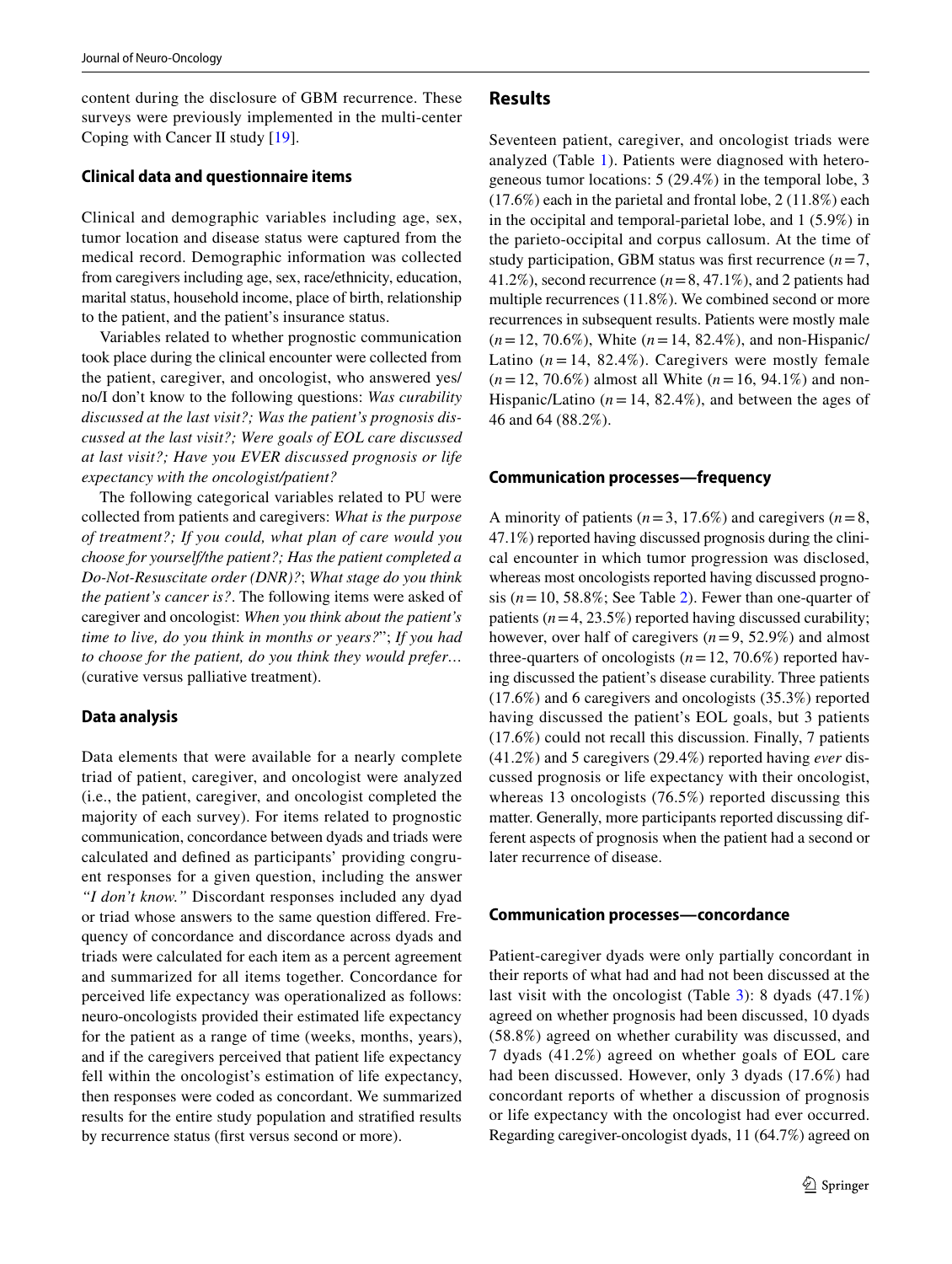<span id="page-5-0"></span>**Table 1** Patient and caregiver demographics

| Table 1 | (continued) |
|---------|-------------|
|---------|-------------|

|                                        | $N(\%)$        |
|----------------------------------------|----------------|
| Status of GBM at recurrence discussion |                |
| First recurrence                       | 7 (41.2)       |
| Second recurrence                      | 8(47.1)        |
| Third or later recurrence              | 2(11.8)        |
| Patient's tumor location               |                |
| Temporal lobe                          | 5(29.4)        |
| Parietal lobe                          | 3(17.6)        |
| Occipital lobe                         | 2(11.8)        |
| Frontal lobe                           | 3(17.6)        |
| Frontal-parietal                       | 0              |
| Parieto-occipital                      | 1(5.9)         |
| Temporal-parietal                      | 2(11.8)        |
| Occipito-temporal                      | 0              |
| Cerebellum                             | $\overline{0}$ |
| <b>Basal Ganglia</b>                   | $\overline{0}$ |
| Corpus Callosum                        | 1(5.9)         |
| Patient sex                            |                |
| Male                                   | 12 (70.6)      |
| Female                                 | 5(29.4)        |
| Patient age                            |                |
| $\leq$ 45                              | 2 (11.8)       |
| $46 - 54$                              | 4(23.5)        |
| $55 - 64$                              | 10(58.8)       |
| $\geq 65$                              | 1(5.9)         |
| Patient race                           |                |
| White                                  | 14 (82.4)      |
| Not provided                           | 3(17.6)        |
| Patient ethnicity                      |                |
| Hispanic/Latinx                        | 0              |
| Not Hispanic/Latinx                    | 14 (82.4)      |
| Not provided                           | 3(17.6)        |
| Caregiver sex                          |                |
| Male                                   | 5(29.4)        |
| Female                                 | 12(70.6)       |
| Caregiver age                          |                |
| $\leq$ 45                              | 2(11.8)        |
| $46 - 54$                              | 4(23.5)        |
| 55-64                                  | 10(58.8)       |
| $\geq 65$                              | 1(5.9)         |
| Caregiver race                         |                |
| White                                  | 16(94.1)       |
| Not provided                           | 1(5.9)         |
| Caregiver ethnicity                    |                |
|                                        |                |
| Hispanic/Latinx                        | 1(5.9)         |
| Not Hispanic/Latinx                    | 14 (82.4)      |
| Not provided                           | 2(11.8)        |
| Caregiver religion                     |                |
| Catholic                               | 6(35.3)        |
| Jewish                                 | 2(11.8)        |
| Protestant                             | 3(17.6)        |

|                                         | $N(\%)$    |
|-----------------------------------------|------------|
| Muslim                                  | 0          |
| Not religious                           | 3(17.6)    |
| Other                                   | 3(17.6)    |
| Caregiver highest education             |            |
| High School                             | 4(23.5)    |
| Some College                            | 2(11.8)    |
| College degree                          | 4(23.5)    |
| Graduate degree                         | 7(41.2)    |
| Caregiver marital status                |            |
| Married                                 | 15 (88.2)  |
| Not married                             | 2(11.8)    |
| Caregiver born in the United States?    |            |
| Yes                                     | 14 (82.4)  |
| N <sub>0</sub>                          | 3(17.6)    |
| Does the patient have health insurance? |            |
| Yes                                     | 17 (100.0) |
| Caregiver relationship to patient       |            |
| Spouse                                  | 14 (82.4)  |
| Child                                   | 2(11.8)    |
| Sibling                                 | 1(5.9)     |
| Friend                                  | 0          |
| Caregiver annual household income       |            |
| \$21,000-30,999                         | 0          |
| \$31,000-50,999                         | 1(5.9)     |
| \$51,000-99,999                         | 4(23.5)    |
| \$100,000 or more                       | 9(52.9)    |
| I prefer not to answer                  | 2(11.8)    |
| I don't know                            | 1(5.9)     |

whether prognosis had been discussed, 10 (58.5%) agreed on whether curability had been discussed, and 11 (64.7%) agreed on whether EOL goals had been discussed. However, less than half of caregiver-oncologist dyads agreed regarding whether a discussion of prognosis or life expectancy had ever occurred  $(n=6, 35.3\%)$ . Patient and oncologist pairs agreed less often regarding discussing prognosis  $(n=6,$ 35.3%), curability  $(n=7, 41.2\%)$ , goals for care at EOL (*n*=6, 35.3%), and *ever* discussing prognosis or life expectancy  $(n=6, 35.3\%)$ . Variability in concordance by recurrence status was evident, although there was often greater concordance in dyads where the patient had a second or multiple recurrence.

Concordance between patient, caregiver, and oncologist was ascertained for the discussion of curability, prognosis, and EOL treatment goals at the last visit (Table [4\)](#page-9-0). Out of the 17 triads, between 3 (17.6%) and 5 (29.4%) triads showed fully concordant responses concerning whether curability, prognosis, and EOL goals had been discussed at the last visit and whether prognosis had *ever* been discussed. One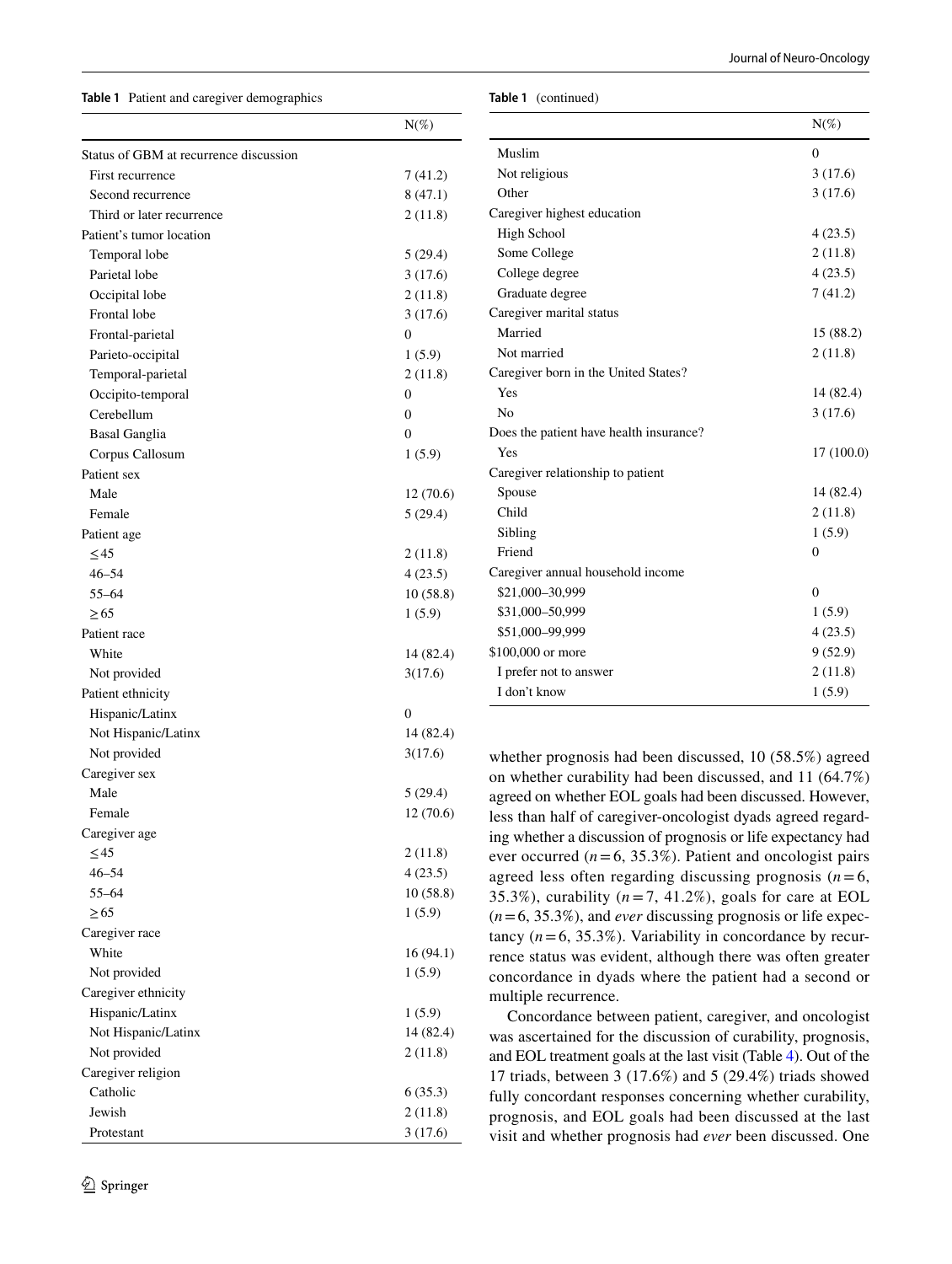<span id="page-6-0"></span>

|  |  | <b>Table 2</b> Patient, caregiver, and oncologist report of prognostic discussion processes |  |
|--|--|---------------------------------------------------------------------------------------------|--|
|--|--|---------------------------------------------------------------------------------------------|--|

|                                                                                        |                       |                   |          | $N(\%)$               |                   |          |                       |                   |                  |
|----------------------------------------------------------------------------------------|-----------------------|-------------------|----------|-----------------------|-------------------|----------|-----------------------|-------------------|------------------|
|                                                                                        | Patient               |                   |          | Caregiver             |                   |          | Oncologist            |                   |                  |
|                                                                                        | First recur-<br>rence | Second or<br>more | Total    | First recur-<br>rence | Second or<br>more | Total    | First recur-<br>rence | Second or<br>more | Total            |
| Was prognosis<br>discussed?                                                            |                       |                   |          |                       |                   |          |                       |                   |                  |
| Yes                                                                                    | 1(5.9)                | 2(11.8)           | 3(17.6)  | 5(29.4)               | 3(17.6)           | 8(47.1)  | 4(23.5)               | 6(35.3)           | 10(58.8)         |
| No                                                                                     | 6(35.3)               | 8(47.1)           | 14(82.4) | 2(11.8)               | 7(41.2)           | 9(52.9)  | 3(17.6)               | 4(23.5)           | 7(41.2)          |
| Was curability<br>discussed?                                                           |                       |                   |          |                       |                   |          |                       |                   |                  |
| Yes                                                                                    | 2(11.8)               | 2(11.8)           | 4(23.5)  | 5(29.4)               | 4(23.5)           | 9(52.9)  | 5(29.4)               | 7(41.2)           | 12(70.6)         |
| N <sub>0</sub>                                                                         | 5(29.4)               | 8(47.1)           | 13(76.5) | 2(11.8)               | 6(35.3)           | 8(47.1)  | 2(11.8)               | 3(17.6)           | 5(29.4)          |
| Were EOL<br>goals dis-<br>cussed?                                                      |                       |                   |          |                       |                   |          |                       |                   |                  |
| Yes                                                                                    | 2(11.8)               | 1(5.9)            | 3(17.6)  | 3(17.6)               | 3(17.6)           | 6(35.3)  | 2(11.8)               | 4(23.5)           | 6(35.3)          |
| N <sub>0</sub>                                                                         | 3(17.6)               | 8(47.1)           | 11(64.7) | 4(23.5)               | 7(41.2)           | 11(64.7) | 5(29.4)               | 6(35.3)           | 11(64.7)         |
| I don't know                                                                           | 2(11.8)               | 1(5.9)            | 3(17.6)  | $\mathbf{0}$          | $\mathbf{0}$      | $\theta$ | $\mathbf{0}$          | $\mathbf{0}$      | $\boldsymbol{0}$ |
| Have you ever<br>discussed<br>prognosis or<br>life expec-<br>tancy with<br>oncologist? |                       |                   |          |                       |                   |          |                       |                   |                  |
| Yes                                                                                    | 3(17.6)               | 4(23.5)           | 7(41.2)  | 4(23.5)               | 1(5.9)            | 5(29.4)  | 5(29.4)               | 8(47.1)           | 13(76.5)         |
| N <sub>0</sub>                                                                         | 4(23.5)               | 6(35.3)           | 10(58.8) | 3(17.6)               | 7(41.2)           | 10(58.8) | $\overline{0}$        | 1(5.9)            | 1(5.9)           |
| I don't know                                                                           | $\overline{0}$        | $\overline{0}$    | $\theta$ | $\mathbf{0}$          | 2(11.8)           | 2(11.8)  | 2(11.8)               | 1(5.9)            | 3(17.6)          |

*EOL* end-of-life

triad was fully concordant across reporting the discussion of curability, prognosis, and EOL treatment goals (all reported not discussing these aspects of care). Concordance between patient, caregiver, and oncologist occurred more frequently when everyone reported not having discussed that aspect of care, versus agreeing that an aspect of care was discussed.

#### **Communication goals—frequency**

Patients endorsed their cancer stage mostly as middle stage (*n*=5, 29.4%), late stage (*n*=5, 29.4%), or unsure (*n*=5, 29.4%), whereas caregivers identifed the patient's cancer stage as middle ( $n=4$ , 23.5%), late stage ( $n=8$ , 47.1%), or end stage ( $n=4$ , 23.5%; See Table [5\)](#page-10-0). Most patients ( $n=7$ , 41.2%) and caregivers  $(n=10, 58.8\%)$  endorsed wanting a plan of care which relieved pain or discomfort as much as possible. Three patients (17.6%) and 1 caregiver (5.9%) were unsure of their preferences regarding a plan of care. Caregivers' estimates of the patient's life expectancy ranged from 3 months to 3 years, whereas oncologist's estimated life expectancy ranged between 3 months to 2 years. Most patients (*n*=10, 58.8%) and caregivers  $(n=11, 64.7\%)$  identified the purpose of treatment as controlling or slowing down the cancer—no patients

or caregivers identifed the purpose of treatment as cure. Nine patients (52.9%) and 11 caregivers (64.7%) reported the patient having completed a DNR order.

#### **Communication goals—concordance**

Communication goals were variably concordant between patients, caregivers, and oncologists (Table [3](#page-7-0)). Just over half of caregiver and oncologist dyads had similar perceptions of patients' treatment preferences  $(n=8, 47.1\%)$ . Only 9 dyads offered their perceived life expectancy, and  $5(55.6%)$  were concordant with the oncologist's report. Of the 11 dyads who responded, patient and caregiver dyads generally agreed on the purpose of the patient's treatment (*n*=8, 72.7%), particularly for patients with a second or multiple recurrence. Most patientcaregiver dyads  $(n=12, 70.6\%)$  agreed on the patient's status of completing a DNR.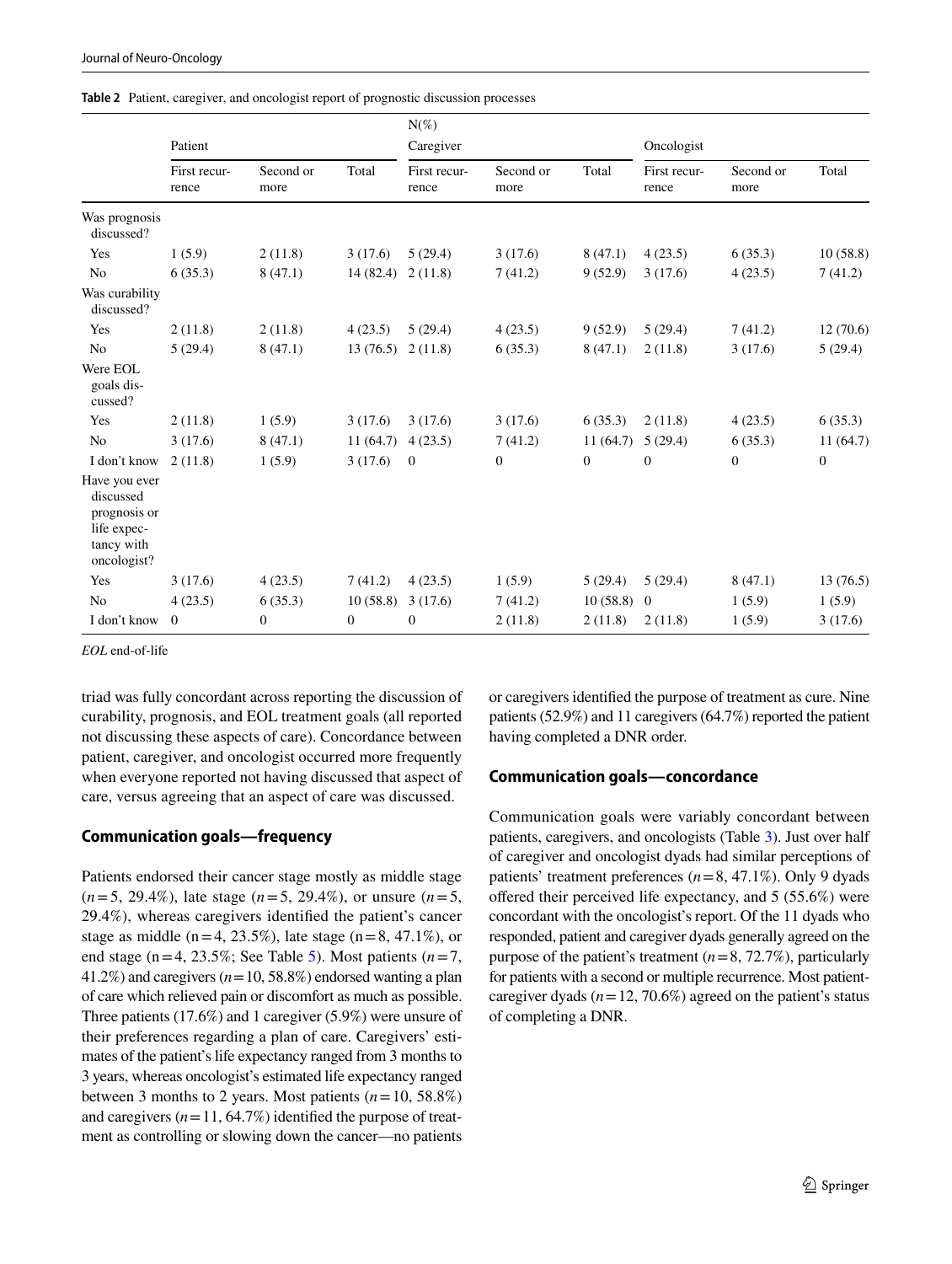<span id="page-7-0"></span>

| N $(\%)$                                                                                               |                          |                |              |                                                      |                        |                          |                          |                          |                          |
|--------------------------------------------------------------------------------------------------------|--------------------------|----------------|--------------|------------------------------------------------------|------------------------|--------------------------|--------------------------|--------------------------|--------------------------|
|                                                                                                        | Patient and Caregiver    |                |              | Caregiver and Oncologist                             |                        |                          | Patient and Oncologist   |                          |                          |
|                                                                                                        | First recurrence         | Second or more | Total        | First recurrence                                     | Second or more         | Total                    | First recurrence         | Second or more           | Total                    |
| Was prognosis discussed? (Yes, No, I don't know)                                                       |                          |                |              |                                                      |                        |                          |                          |                          |                          |
| Concordance                                                                                            | 3 (17.6)                 | 5(29.4)        | 8(47.1)      | 6(35.3)                                              |                        | 11 (64.7)                | 4(23.5)                  | 2(11.8)                  | 6(35.3)                  |
| Discordance                                                                                            | 4(23.5)                  | 5(29.4)        | 9(52.9)      | $1(5.9)$                                             | $5(29.4)$<br>$5(29.4)$ | 6(35.3)                  | 3 (17.6)                 | 8(47.1)                  | 11 (64.7)                |
| Was curability discussed? (Yes, No, I don't know)                                                      |                          |                |              |                                                      |                        |                          |                          |                          |                          |
| Concordance                                                                                            | 4(23.5)                  | 6(35.3)        | 10(58.8)     | 5(29.4)                                              | 5(29.4)                | 10(58.8)                 | 2(11.8)                  | 5(29.4)                  | 7(41.2)                  |
| Discordance                                                                                            | 3 (17.6)                 | 4(23.5)        | 7(41.2)      | 2(11.8)                                              | 5(29.4)                | 7(41.2)                  | 5(29.4)                  | 5(29.4)                  | 10(58.8)                 |
| Were EOL goals discussed? (Yes, No, I don't know)                                                      |                          |                |              |                                                      |                        |                          |                          |                          |                          |
| Concordance                                                                                            | 2(11.8)                  | 5(29.4)        | 7(41.2)      | 4(23.5)                                              | 7(41.2)                | 11 (64.7)                | 2(11.8)                  | 4(23.5)                  | 6(35.3)                  |
| Discordance                                                                                            | 5(29.4)                  | 5(29.4)        | 10(58.8)     | 3 (17.6)                                             | 3 (17.6)               | 6(35.3)                  | 5(29.4)                  | 6(35.3)                  | 11 (64.7)                |
| Have you EVER discussed prognosis or life expec-<br>tancy with oncologist? (Yes, No, I don't know)     |                          |                |              |                                                      |                        |                          |                          |                          |                          |
| Concordance                                                                                            | 3(17.6)                  | $\circ$        | 3 (17.6)     | 4(23.5)                                              | 2(11.8)                | 6(35.3)                  | 3 (17.6)                 | 3 (17.6)                 | 6(35.3)                  |
| Discordance                                                                                            | 4(23.5)                  | 10(58.8)       | 14(82.4)     | 3 (17.6)                                             | 8(47.1)                | 11 (64.7)                | 4(23.5)                  | 7(41.2)                  | 11 (64.7)                |
| Reports of prognostic discussion goals                                                                 |                          |                |              |                                                      |                        |                          |                          |                          |                          |
| N $(\%)$                                                                                               |                          |                |              |                                                      |                        |                          |                          |                          |                          |
| early stage, middle stage, late stage, end stage)<br>What stage is the patient's cancer? (No evidence, |                          |                |              |                                                      |                        |                          |                          |                          |                          |
| Concordance                                                                                            | 2(11.8)                  | 1(5.9)         | 3 (17.6)     | $\mathbf{L}$<br>$\mathbf{I}$                         |                        |                          |                          |                          |                          |
| Discordance                                                                                            | 5(29.4)                  | 7(41.2)        | 12(70.6)     | $\mathbf{I}$<br>$\overline{\phantom{a}}$             |                        | $\mathbf{I}$             |                          |                          | $\mathbf{I}$             |
| Patient refused to answer                                                                              | $\circ$                  | 2(11.8)        | 2(11.8)      | $\overline{\phantom{0}}$<br>$\mathbf{I}$             |                        | $\overline{1}$           | $\mathbf{I}$             | $\mathbf{I}$             | $\overline{\phantom{a}}$ |
| Has the patient completed a DNR? (Yes, No, I don't<br>know)                                            |                          |                |              |                                                      |                        |                          |                          |                          |                          |
| Concordance                                                                                            | 4(23.5)                  | 8(47.1)        | 12 (70.6)    |                                                      |                        |                          |                          |                          |                          |
| Discordance                                                                                            | 3(27.3)                  | 2(11.8)        | 5(29.4)      | $\overline{\phantom{a}}$<br>$\overline{\phantom{a}}$ |                        |                          | $\overline{\phantom{a}}$ | $\overline{\phantom{a}}$ | $\overline{\phantom{a}}$ |
| What is the purpose of treatment? (Relieve symp-<br>toms, cure cancer) $(n=11)^*$                      |                          |                |              |                                                      |                        |                          |                          |                          |                          |
| Concordance                                                                                            | 1(5.9)                   | 7(41.2)        | 8(72.7)      | $\mathsf{L}$<br>$\mathbf{L}$                         |                        | L                        | L                        | L                        | $\mathsf{L}$             |
| Discordance                                                                                            | 1(5.9)                   | 2(11.8)        | 3(27.3)      | $\perp$<br>$\overline{\phantom{a}}$                  |                        | $\overline{\phantom{a}}$ | $\overline{\phantom{a}}$ | $\overline{\phantom{a}}$ | $\overline{\phantom{a}}$ |
| Perceived life expectancy of patient $(n=9)^{*}$                                                       |                          |                |              |                                                      |                        |                          |                          |                          |                          |
| Concordance                                                                                            |                          | $\mathsf{L}$   | $\mathsf{L}$ |                                                      |                        | 5 (55.6)                 | $\mathbf{I}$             | $\mathbf{I}$             | $\mathsf I$              |
| Discordance                                                                                            | $\overline{\phantom{a}}$ | $\mathsf I$    | $\mathsf I$  | $3(27.3) 2(11.8)$<br>$3(27.3) 1(5.9)$                |                        | 4 (44.4)                 | $\overline{\phantom{a}}$ | $\mathsf I$              | $\overline{\phantom{a}}$ |
| If you could, what plan of care would you choose<br>for the patient?                                   |                          |                |              |                                                      |                        |                          |                          |                          |                          |
| Concordance                                                                                            | 5(29.4)                  | 3(27.3)        | 8(47.1)      | $\mathbf{I}$                                         |                        |                          | $\mathbf{I}$             |                          |                          |

## Journal of Neuro-Oncology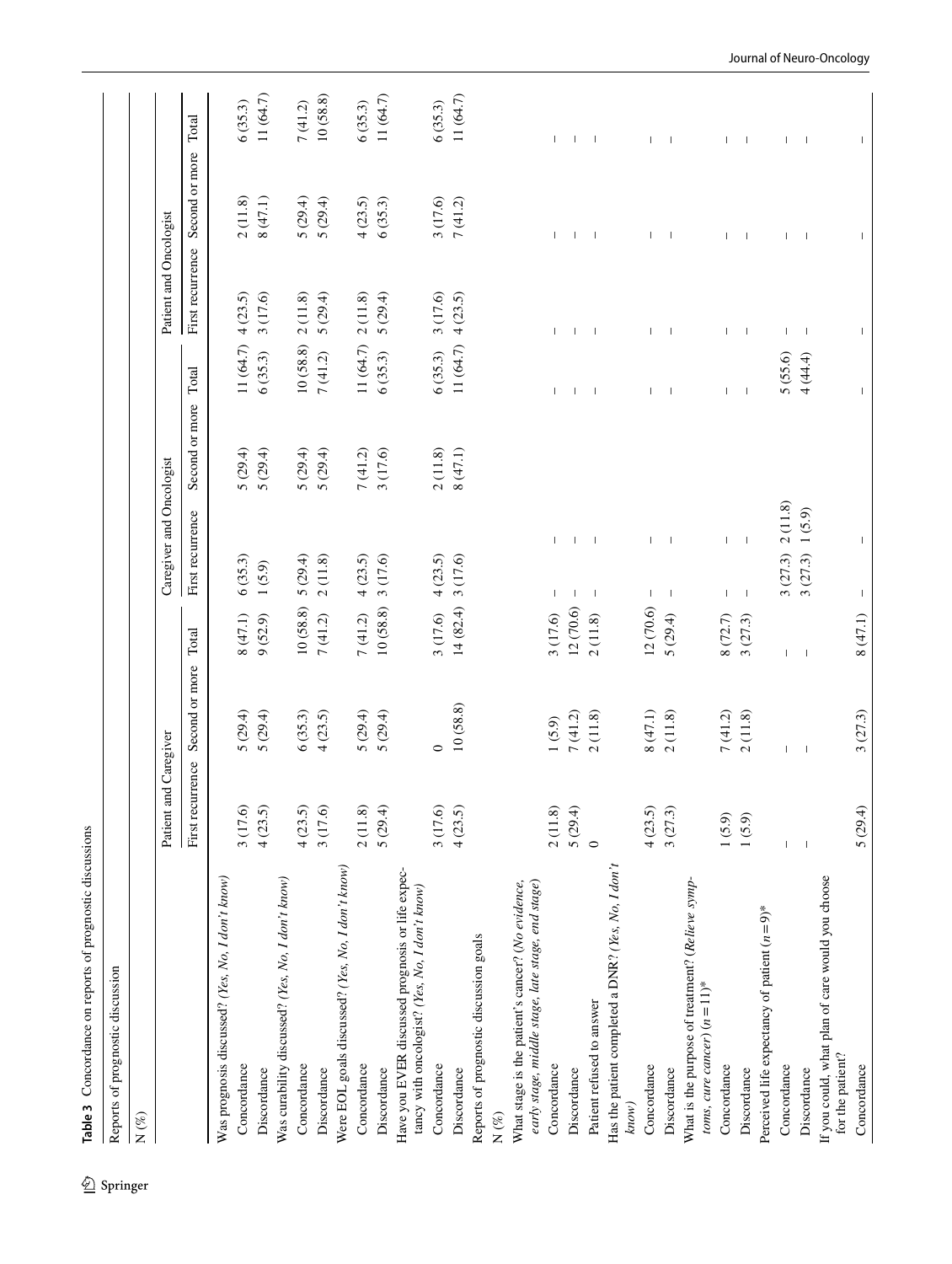|                                                                                           | Patient and Caregiver |         |         | Caregiver and Oncologist |         |   | Patient and Oncologist                                                                                            |  |
|-------------------------------------------------------------------------------------------|-----------------------|---------|---------|--------------------------|---------|---|-------------------------------------------------------------------------------------------------------------------|--|
|                                                                                           |                       |         |         |                          |         |   | First recurrence Second or more Total First recurrence Second or more Total First recurrence Second or more Total |  |
| Discordance                                                                               | 1(5.9)                | 5(29.4) | 6(35.3) |                          | ı       | ı |                                                                                                                   |  |
| Patient refused to answer                                                                 | (6.9)                 | 2(11.8) | 3(17.7) | I<br>I                   | I       |   | ı                                                                                                                 |  |
| Do the caregiver and oncologist perceive the<br>patient's treatment preferences the same? |                       |         |         |                          |         |   |                                                                                                                   |  |
| Concordance                                                                               | I                     | I       | I       | 5(29.4) 3(27.3)          | 8(47.1) | I | l<br>I                                                                                                            |  |
| Discordance                                                                               |                       | I       | I       | 2(11.8) 7(41.2)          | 9(52.9) | I | I<br>I                                                                                                            |  |

**Table 3** (continued)

Table 3 (continued)

Reports of prognostic discussion

Reports of prognostic discussion

**Discussion**

This study characterized the frequency and concordance of communication processes and goals as reported by GBM patients, their caregivers, and oncologists during a single event of disclosure of recurrence. Caregivers had more concordant reports of the occurrence of prognostic dis cussion with oncologists than did patients. Patients and caregivers showed more discordant responses with respect to cancer stage, but other communication goals, such as completion of DNR orders and treatment purpose, showed less discordance in the patient-caregiver dyad. Discord ance arose in almost all patient-caregiver-oncologist triads regarding the occurrence of communicating pro cesses, such as prognosis, curability, and EOL goals of care. Patients and caregivers generally did not understand the prognostic discussion in the way oncologists recalled, although caregivers were slightly more prognostically aware than patients.

Discordant PU between patients, caregivers, and healthcare providers is common in the oncology set ting. In terminally ill Taiwanese cancer patients, patientcaregiver concordance regarding patient preferences for life-sustaining treatments was generally poor, with only slight improvement in concordance as the patient neared death [\[20](#page-12-4)]. Discordance was also higher when patients were more distressed or when caregivers were opposed to more aggressive life-sustaining treatment options, sug gesting the importance for open discussion of values and treatment preferences. In a study of caregivers and oncolo gists of adult cancer patients, only 28% of dyads relayed concordant life expectancy estimates, and multivariable analyses showed that caregivers reporting greater depres sive symptoms were more likely to have life expectancy r[esp](#page-12-5)onses that were concordant to those of their oncologist [[21](#page-12-5)] suggesting "depressive realism"; on the other hand, anxiety has been shown to undermine accurate PU [[22\]](#page-12-6). This discrepancy may also refect either a lack of accurate understanding of prognosis, or a variable willingness to report such understanding [[23](#page-12-7)]. Our research showed a similar pattern where oncologists recalled communicating more realistic understanding of the cancer trajectory than patients and caregivers.

A small yet growing body of literature has focused on PU in patients with brain tumors. In one study of car egivers of patients with MG, over two-thirds were aware of the incurability of the disease and had accurate esti mates of life expectancy, yet half desired more thorough information regarding the patient's prognosis [\[24\]](#page-12-8). Other studies have shown variability in patients' and caregivers' PU over time. In a longitudinal study of newly diagnosed MG patients and their caregivers, PU fuctuated over time,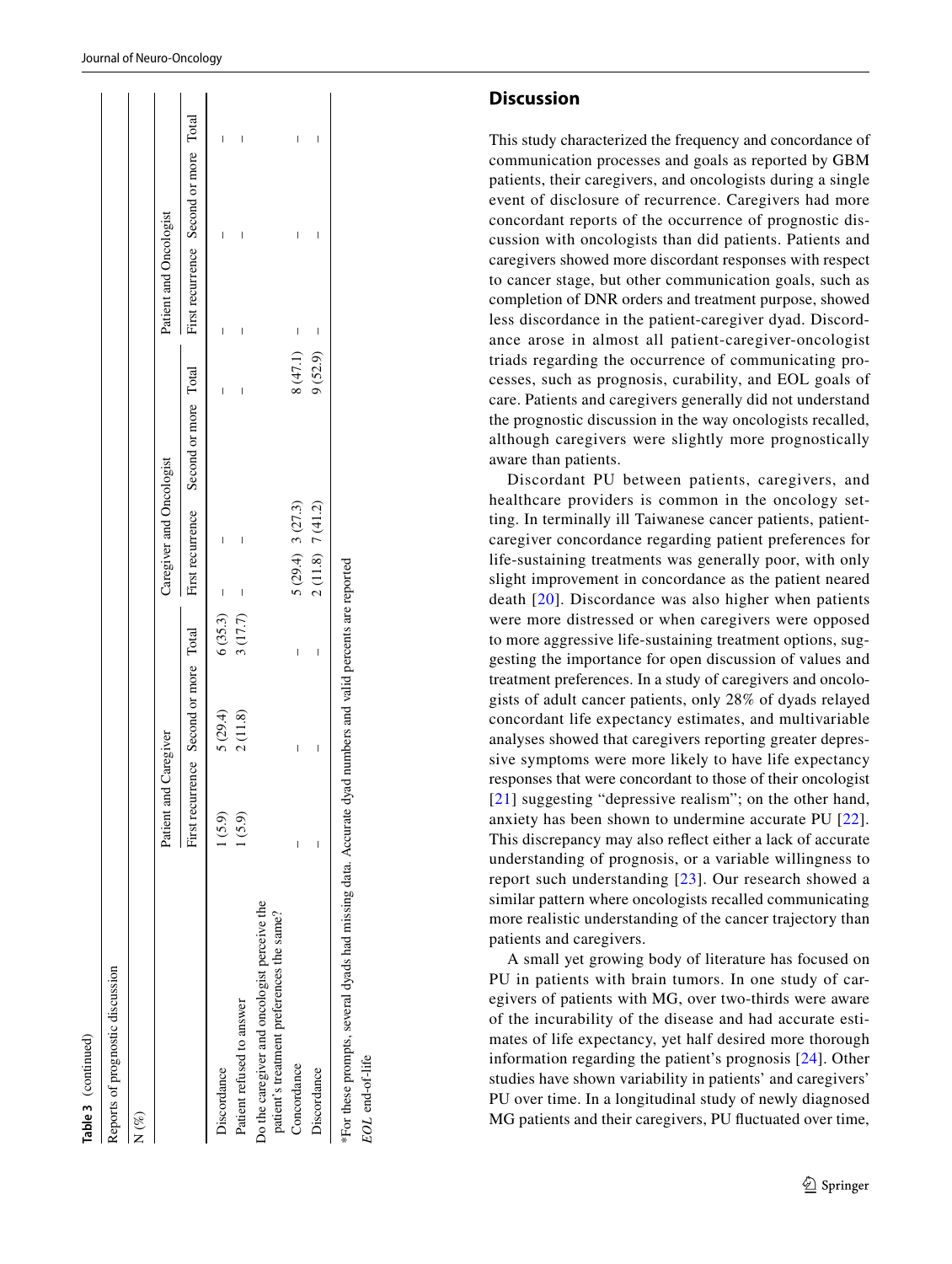<span id="page-9-0"></span>

| $\,{}^+$<br>Caregiver<br>$\hspace{0.1mm} +$<br>ı<br>I<br>ı<br>ı<br>$\sim$<br>Patient<br>┿<br>I<br>┿<br>┿<br>┽<br>I<br>I<br>I<br>I<br>╅<br>I<br>ı<br>I<br>I<br>ı<br>Oncologist<br>$\,{}^+$<br>+<br>┿<br>┿<br>╇<br>╅<br>I<br>┿<br>┿<br>ᆠ<br>ı<br>Caregiver<br>$\hspace{0.1mm} +$<br>┿<br>I<br>I<br>ı<br>I<br>I<br>I<br>I<br>I<br>ı<br>Patient<br>I<br>I<br>ı<br>ı<br>I<br>I<br>ı<br>I<br>¢<br>Oncologist<br>$\,{}^+$<br>┿<br>$\,{}^+$<br>┽<br>╅<br>I<br>I<br>ı<br>ı<br>Caregiver<br>$^+$<br>┿<br>╅<br>I<br>ı<br>ı<br>I<br>┽<br>I<br>I<br>I<br>ı<br>ı<br>Patient<br>$\,{}^+$<br>┿<br>I<br>I<br>I<br>┿<br>I<br>I<br>I<br>I<br>I<br>I<br>I<br>I<br>I<br>ı<br>Oncologist<br>$\,^+$<br>$\,{}^+$<br>Caregiver<br>$^{+}$<br>$\,{}^+$<br>$\,{}^+$<br>┿<br>┿<br>I<br>I<br>ı<br>Patient<br>$\,{}^+$<br>$\overline{\phantom{a}}$<br>+<br>$\overline{\phantom{a}}$<br>I<br>I<br>I<br>I<br>I<br>I<br>I<br>I<br>Second or more<br>Second or more<br>Second or more<br>Second or more<br>Second or more<br>Second or more<br>Second or more<br>Second or more<br>Second or more<br>Second or more<br>First<br>First<br>First<br>First<br>First<br>First<br>First<br>16<br>13<br>$\overline{1}$<br>15<br>Ľ<br>$\supseteq$<br>$\overline{c}$<br>σ<br>$\mathbf{\sim}$<br>S | Triad | Recurrence status | Was curability discussed at the visit? |  | Was prognosis discussed at the visit? | cussed at the visit? | Were end-of-life treatment goals dis- | visit? | Did you discuss prognosis at a prior |            |
|--------------------------------------------------------------------------------------------------------------------------------------------------------------------------------------------------------------------------------------------------------------------------------------------------------------------------------------------------------------------------------------------------------------------------------------------------------------------------------------------------------------------------------------------------------------------------------------------------------------------------------------------------------------------------------------------------------------------------------------------------------------------------------------------------------------------------------------------------------------------------------------------------------------------------------------------------------------------------------------------------------------------------------------------------------------------------------------------------------------------------------------------------------------------------------------------------------------------------------------------------------|-------|-------------------|----------------------------------------|--|---------------------------------------|----------------------|---------------------------------------|--------|--------------------------------------|------------|
|                                                                                                                                                                                                                                                                                                                                                                                                                                                                                                                                                                                                                                                                                                                                                                                                                                                                                                                                                                                                                                                                                                                                                                                                                                                        |       |                   |                                        |  |                                       |                      |                                       |        |                                      | Oncologist |
|                                                                                                                                                                                                                                                                                                                                                                                                                                                                                                                                                                                                                                                                                                                                                                                                                                                                                                                                                                                                                                                                                                                                                                                                                                                        |       |                   |                                        |  |                                       |                      |                                       |        |                                      |            |
|                                                                                                                                                                                                                                                                                                                                                                                                                                                                                                                                                                                                                                                                                                                                                                                                                                                                                                                                                                                                                                                                                                                                                                                                                                                        |       |                   |                                        |  |                                       |                      |                                       |        |                                      |            |
|                                                                                                                                                                                                                                                                                                                                                                                                                                                                                                                                                                                                                                                                                                                                                                                                                                                                                                                                                                                                                                                                                                                                                                                                                                                        |       |                   |                                        |  |                                       |                      |                                       |        |                                      |            |
|                                                                                                                                                                                                                                                                                                                                                                                                                                                                                                                                                                                                                                                                                                                                                                                                                                                                                                                                                                                                                                                                                                                                                                                                                                                        |       |                   |                                        |  |                                       |                      |                                       |        |                                      |            |
|                                                                                                                                                                                                                                                                                                                                                                                                                                                                                                                                                                                                                                                                                                                                                                                                                                                                                                                                                                                                                                                                                                                                                                                                                                                        |       |                   |                                        |  |                                       |                      |                                       |        |                                      |            |
|                                                                                                                                                                                                                                                                                                                                                                                                                                                                                                                                                                                                                                                                                                                                                                                                                                                                                                                                                                                                                                                                                                                                                                                                                                                        |       |                   |                                        |  |                                       |                      |                                       |        |                                      |            |
|                                                                                                                                                                                                                                                                                                                                                                                                                                                                                                                                                                                                                                                                                                                                                                                                                                                                                                                                                                                                                                                                                                                                                                                                                                                        |       |                   |                                        |  |                                       |                      |                                       |        |                                      |            |
|                                                                                                                                                                                                                                                                                                                                                                                                                                                                                                                                                                                                                                                                                                                                                                                                                                                                                                                                                                                                                                                                                                                                                                                                                                                        |       |                   |                                        |  |                                       |                      |                                       |        |                                      |            |
|                                                                                                                                                                                                                                                                                                                                                                                                                                                                                                                                                                                                                                                                                                                                                                                                                                                                                                                                                                                                                                                                                                                                                                                                                                                        |       |                   |                                        |  |                                       |                      |                                       |        |                                      |            |
|                                                                                                                                                                                                                                                                                                                                                                                                                                                                                                                                                                                                                                                                                                                                                                                                                                                                                                                                                                                                                                                                                                                                                                                                                                                        |       |                   |                                        |  |                                       |                      |                                       |        |                                      |            |
|                                                                                                                                                                                                                                                                                                                                                                                                                                                                                                                                                                                                                                                                                                                                                                                                                                                                                                                                                                                                                                                                                                                                                                                                                                                        |       |                   |                                        |  |                                       |                      |                                       |        |                                      |            |
|                                                                                                                                                                                                                                                                                                                                                                                                                                                                                                                                                                                                                                                                                                                                                                                                                                                                                                                                                                                                                                                                                                                                                                                                                                                        |       |                   |                                        |  |                                       |                      |                                       |        |                                      |            |
|                                                                                                                                                                                                                                                                                                                                                                                                                                                                                                                                                                                                                                                                                                                                                                                                                                                                                                                                                                                                                                                                                                                                                                                                                                                        |       |                   |                                        |  |                                       |                      |                                       |        |                                      |            |
|                                                                                                                                                                                                                                                                                                                                                                                                                                                                                                                                                                                                                                                                                                                                                                                                                                                                                                                                                                                                                                                                                                                                                                                                                                                        |       |                   |                                        |  |                                       |                      |                                       |        |                                      |            |
|                                                                                                                                                                                                                                                                                                                                                                                                                                                                                                                                                                                                                                                                                                                                                                                                                                                                                                                                                                                                                                                                                                                                                                                                                                                        |       |                   |                                        |  |                                       |                      |                                       |        |                                      |            |
|                                                                                                                                                                                                                                                                                                                                                                                                                                                                                                                                                                                                                                                                                                                                                                                                                                                                                                                                                                                                                                                                                                                                                                                                                                                        |       |                   |                                        |  |                                       |                      |                                       |        |                                      |            |
|                                                                                                                                                                                                                                                                                                                                                                                                                                                                                                                                                                                                                                                                                                                                                                                                                                                                                                                                                                                                                                                                                                                                                                                                                                                        |       |                   |                                        |  |                                       |                      |                                       |        |                                      |            |

Journal of Neuro-Oncology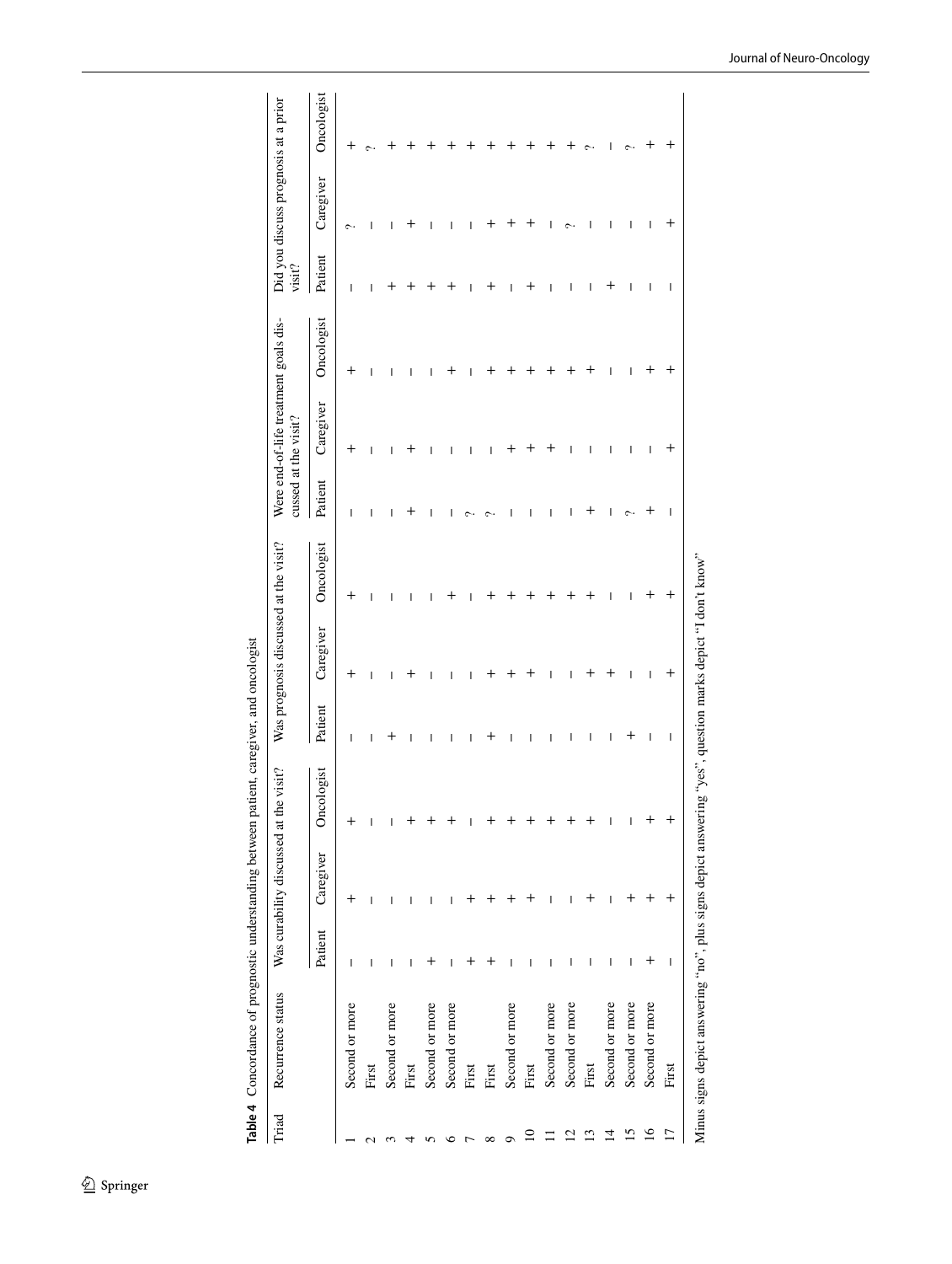<span id="page-10-0"></span>

| Table 5 Patient and caregiver report of prognostic discussion goals |  |
|---------------------------------------------------------------------|--|
|---------------------------------------------------------------------|--|

 $N(\mathcal{O}_c)$ 

| 11(70)                                                               |                  |                  |          |                  |                |                  |
|----------------------------------------------------------------------|------------------|------------------|----------|------------------|----------------|------------------|
| What stage is the patient's cancer?                                  | Patient          |                  |          | Caregiver        |                |                  |
|                                                                      | First recurrence | Second or more   | Total    | First recurrence | Second or more | Total            |
| No evidence of cancer                                                | $\Omega$         | $\mathbf{0}$     | $\Omega$ | 1(5.9)           | $\theta$       | 1(5.9)           |
| Early stage                                                          | $\Omega$         | $\Omega$         | $\Omega$ | $\Omega$         | $\Omega$       | $\overline{0}$   |
| Middle stage                                                         | 2(11.8)          | 3(17.6)          | 5(29.4)  | 3(17.6)          | 1(5.9)         | 4(23.5)          |
| Late stage                                                           | 2(11.8)          | 3(17.6)          | 5(29.4)  | 3(17.6)          | 5(29.4)        | 8(47.1)          |
| End stage                                                            | $\Omega$         | $\Omega$         | $\Omega$ | $\Omega$         | 4(23.5)        | 4(23.5)          |
| I don't know                                                         | 3(17.6)          | 2(11.8)          | 5(29.4)  | $\overline{0}$   | $\mathbf{0}$   | $\boldsymbol{0}$ |
| Prefer not to answer                                                 | $\mathbf{0}$     | 2(11.8)          | 2(11.8)  | $\mathbf{0}$     | $\mathbf{0}$   | $\overline{0}$   |
| Has the patient completed a DNR?                                     |                  |                  |          |                  |                |                  |
| Yes                                                                  | 4(23.5)          | 5(29.4)          | 9(52.9)  | 6(35.3)          | 5(29.4)        | 11(64.7)         |
| N <sub>0</sub>                                                       | 1(5.9)           | 4(23.5)          | 5(29.4)  | $\overline{0}$   | 4(23.5)        | 4(23.5)          |
| I don't know                                                         | 2(11.8)          | 1(5.9)           | 3(17.6)  | 1(5.9)           | 1(5.9)         | 2(11.8)          |
| What is the purpose of treatment?                                    |                  |                  |          |                  |                |                  |
| To cure the cancer                                                   | $\Omega$         | $\mathbf{0}$     | $\Omega$ | $\Omega$         | $\Omega$       | $\boldsymbol{0}$ |
| To control or slow down the cancer                                   | 1(5.9)           | 9(52.9)          | 10(58.8) | 5(29.4)          | 6(35.3)        | 11(64.7)         |
| To treat their symptoms                                              | $\Omega$         | 1(5.9)           | 1(5.9)   | $\overline{0}$   | 2(11.8)        | 2(11.8)          |
| To help them live longer                                             | 1(5.9)           | $\boldsymbol{0}$ | 1(5.9)   | $\overline{0}$   | 1(5.9)         | 1(5.9)           |
| Missing                                                              | 5(29.4)          | $\overline{0}$   | 5(29.4)  | 2(11.8)          | 1(5.9)         | 3(17.6)          |
| If you could, what plan of care would you<br>choose for the patient? |                  |                  |          |                  |                |                  |
| Extend life as much as possible                                      | 2(11.8)          | 2(11.8)          | 4(23.5)  | 2(11.8)          | 4(23.5)        | 6(35.3)          |
| Relieving pain/discomfort as much as possible                        | 3(17.6)          | 4(23.5)          | 7(41.2)  | 4(23.5)          | 6(35.3)        | 10(58.8)         |
| I don't know                                                         | 1(5.9)           | 2(11.8)          | 3(17.6)  | 1(5.9)           | $\mathbf{0}$   | 1(5.9)           |
| Prefer not to answer                                                 | 1(5.9)           | 2(11.8)          | 3(17.6)  | $\boldsymbol{0}$ | $\mathbf{0}$   | $\boldsymbol{0}$ |

\**DNR* do not resuscitate order

such that patients and caregivers were at times highly optimistic and at other times more realistic. However, discordance between patients and caregivers existed in over two-thirds of dyads at each timepoint [[25](#page-12-9)]. Interestingly, authors noted that patients were more likely to predict a shorter life expectancy at specifc timepoints when they discussed discontinuing treatment or hospice during the medical encounter. One interpretation of this fnding is that patients may be more attuned to understand their prognosis when discussions are grounded in the choice of specifc treatments and goals of care. Our fndings mirror those previously observed of substantial discordant understanding existed between patients and caregivers and adds the unique perspective of PU among healthcare providers, which has yet to be specifcally examined in neurooncology. It may be particularly difficult for patients, caregivers and oncologists to discuss aspects of prognosis in brain tumor patients with such a precipitous drop in functional capacity. These conversations require attention among researchers to identify where difficulties in these conversations may arise. The caregiver role may be leveraged by oncologists in these conversations as they may be more functionally able to understand information and make decisions.

Our results suggest that perceptions of a prognostic discussion may difer between oncologists and patients/caregivers. Several factors may shape *how* and *what* is digested by patients and caregivers during prognostic discussion. First, it is possible that what an oncologist perceives as a prognostic discussion may not be understood as such by patients and caregivers. Cognitive impairment or the presence of anxiety and distress among patients and caregivers at the time of tumor progression may impact capacity to receive and fully process information. Prior studies have found that among patients with cancer, higher levels of anxiety have been associated with less accurate understanding of scan results [[22\]](#page-12-6). Despite the many benefts of prognostic disclosures mentioned above, discussing advanced care planning and prognosis is difficult for all parties involved, and in some cases, oncologists may be hesitant to share prognostic information or lack the proper training to initiate these conversations. Tailoring the goals and processes of prognostic discussions to patients' values and preferences may likely increase patients' understanding and facilitate oncologists' ability to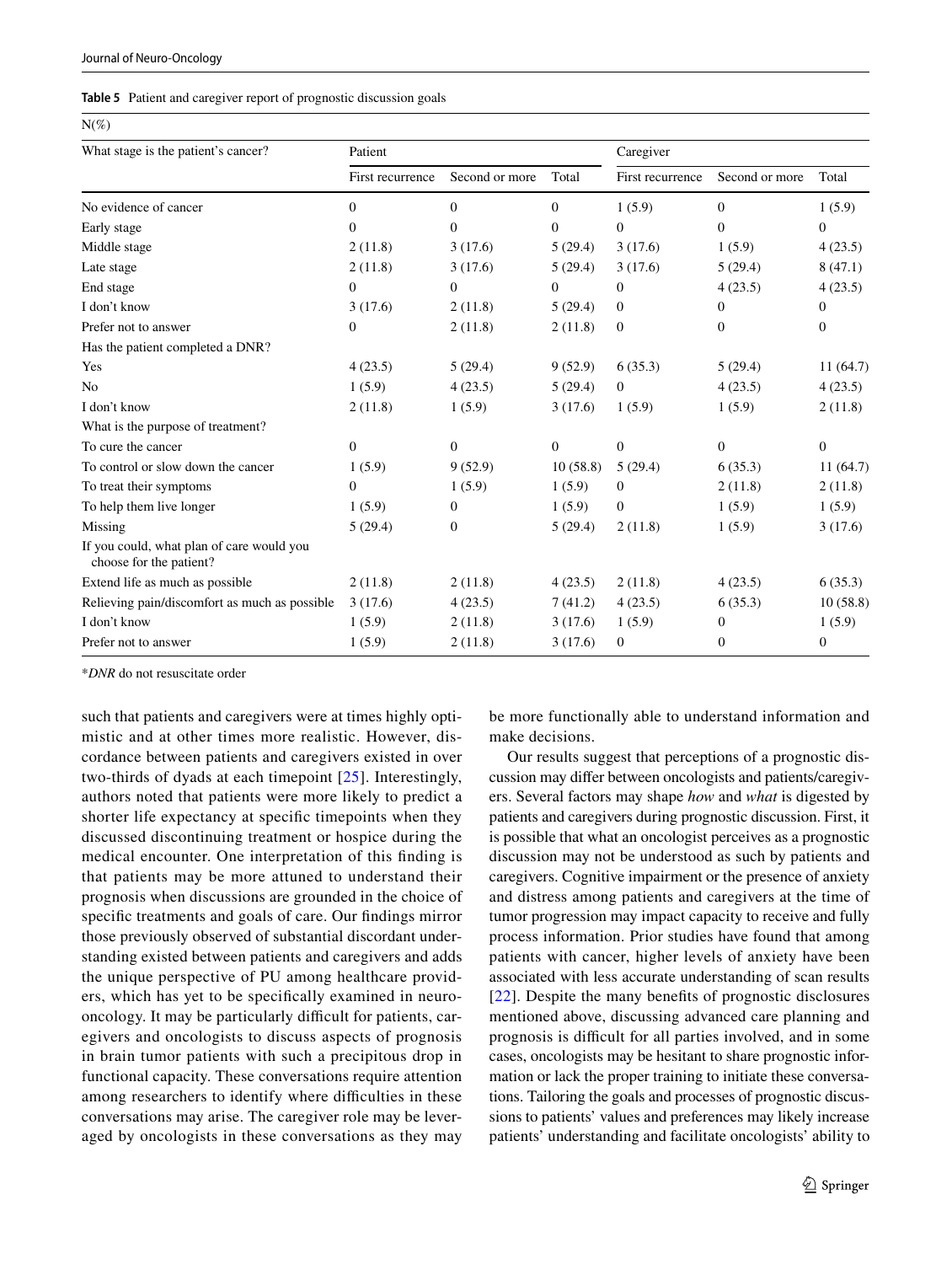achieve openness in such conversations. Interventions which help oncologists communicate the "gist" of prognostic information in a simple, yet accurate manner have been developed to augment accurate PU [\[26](#page-12-10)].

This study has several limitations. The sample was limited to patient-caregiver-oncologist triads who had nearly complete data, resulting in a small sample size. We acknowledge the overall small sample size and the impact of this upon generalizability. Our sample also lacked diversity, with most patients and caregivers identifying as White and non-Hispanic. Oncologists completed one assessment which was not inclusive of all questions asked of patients and caregivers, further limiting our ability to fully examine patient-oncologist or oncologist-caregiver concordance. Additionally, this study focused on a single discussion between patient, caregiver, and oncologist, and required participants to refect on aspects of prognosis discussed solely in that conversation. Subsequent discussions of prognosis may have attended to more thorough aspects of patient's PU and their capacity to hear, process, and act on information shared by their oncologist. As some patients and caregivers completed the study surveys at home, we cannot be sure that the surveys weren't discussed or completed together; however, in the process of informed consent, participants verbalized understanding that assessments were intended to be completed separately.

Despite these limitations, our fndings highlight gaps between patient, caregiver, and oncologist understanding of communication processes and goals related to disease progression. Moving forward, oncologists need to communicate more directly around aspects of prognosis to help patients and caregivers understand that this is the topic of conversation. Further research is needed to identify where discordant understanding regarding goals and communication processes are fostered to help facilitate accurate PU.

**Author contributions** ED, HP, KP, AA, and AR designed the study. ED, AT, and TW collected data. JB, AS, LW, KP, AA, and AR analyzed the data. ED, LW, HP, KP, AR, and AA interpreted the data. LW, LP, AA, HP, KP, AR, and ED wrote the manuscript. All authors revised and approved of the fnal manuscript.

**Funding** NIH P30 CA008748, NIH T32 CA009461 (L.E.W), American Society of Clinical Oncology Career Development Award (E.L.D).

**Data availability** The datasets generated during and/or analyzed during the current study are available from the corresponding author on reasonable request.

**Code availability** Not applicable.

#### **Declarations**

**Competing interest** Dr. Diamond discloses unpaid editorial support from Pfizer, Inc, and paid advisory board membership for Day One

Biopharmaceuticals and Springworks Therapeutics, both outside the submitted work. Dr. Applebaum receives support from Bluenote Therapeutics. Dr. Walbert discloses paid advisory board membership for AstraZeneca and work for NovoCure.

**Ethical approval** This study was approved by the ethics at each institution (IRB Number 15-034 at Memorial Sloan Kettering Cancer Center; IRB number 17-0540 at University of Vermont, IRB number 11458 at Henry Ford Health System).

**Informed consent** Informed consent was obtained from all individual participants (patients, caregivers, and physicians) included in the study. Consent for publication was obtained via informed consent and all data presented have been de-identifed.

### **References**

- <span id="page-11-0"></span>1. Urbańska K et al (2014) Glioblastoma multiforme—an overview. Contemp Oncol (Pozn) 18(5):307–312
- <span id="page-11-1"></span>2. Stupp R et al (2005) Radiotherapy plus concomitant and adjuvant temozolomide for glioblastoma. N Engl J Med 352(10):987–996
- 3. Gilbert MR et al (2014) A randomized trial of bevacizumab for newly diagnosed glioblastoma. N Engl J Med 370(8):699–708
- <span id="page-11-2"></span>4. Gilbert MR et al (2013) Dose-dense temozolomide for newly diagnosed glioblastoma: a randomized phase III clinical trial. J Clin Oncol 31(32):4085–4091
- <span id="page-11-3"></span>5. Masterson MP et al (2018) Don't shoot the messenger: experiences of delivering prognostic information in the context of advanced cancer. Am J Hosp Palliat Care 35(12):1526–1531
- <span id="page-11-4"></span>6. Committee on Approaching Death: Addressing Key End of Life, I. and M. Institute of, in Dying in America: Improving Quality and Honoring Individual Preferences Near the End of Life. 2015, National Academies Press (US) Copyright 2015 by the National Academy of Sciences. All Rights Reserved: Washington (DC)
- <span id="page-11-5"></span>7. Innes S, Payne S (2009) Advanced cancer patients' prognostic information preferences: a review. Palliat Med 23(1):29–39
- <span id="page-11-6"></span>8. Malhotra K et al (2019) Prognostic accuracy of patients, caregivers, and oncologists in advanced cancer. Cancer 125(15):2684–2692
- <span id="page-11-7"></span>9. Tang ST et al (2018) Accurate prognostic awareness facilitates, whereas better quality of life and more anxiety symptoms hinder end-of-life care discussions: a longitudinal survey study in terminally ill cancer patients' last six months of life. J Pain Symptom Manag 55(4):1068–1076
- <span id="page-11-8"></span>10. Epstein AS et al (2016) Discussions of life expectancy and changes in illness understanding in patients with advanced cancer. J Clin Oncol 34(20):2398–2403
- 11. Cohen SM et al (2018) Being present: oncologists' role in promoting advanced cancer patients' illness understanding. Cancer Med 7(4):1511–1518
- 12. Enzinger AC et al (2015) Outcomes of prognostic disclosure: associations with prognostic understanding, distress, and relationship with physician among patients with advanced cancer. J Clin Oncol 33(32):3809–3816
- <span id="page-11-9"></span>13. Mack JW et al (2010) End-of-life discussions, goal attainment, and distress at the end of life: predictors and outcomes of receipt of care consistent with preferences. J Clin Oncol 28(7):1203–1208
- <span id="page-11-10"></span>14. Fenton JJ et al (2018) Impact of prognostic discussions on the patient-physician relationship: prospective Cohort study. J Clin Oncol 36(3):225–230
- <span id="page-11-11"></span>15. Shen MJ, Trevino KM, Prigerson HG (2018) The interactive efect of advanced cancer patient and caregiver prognostic understanding